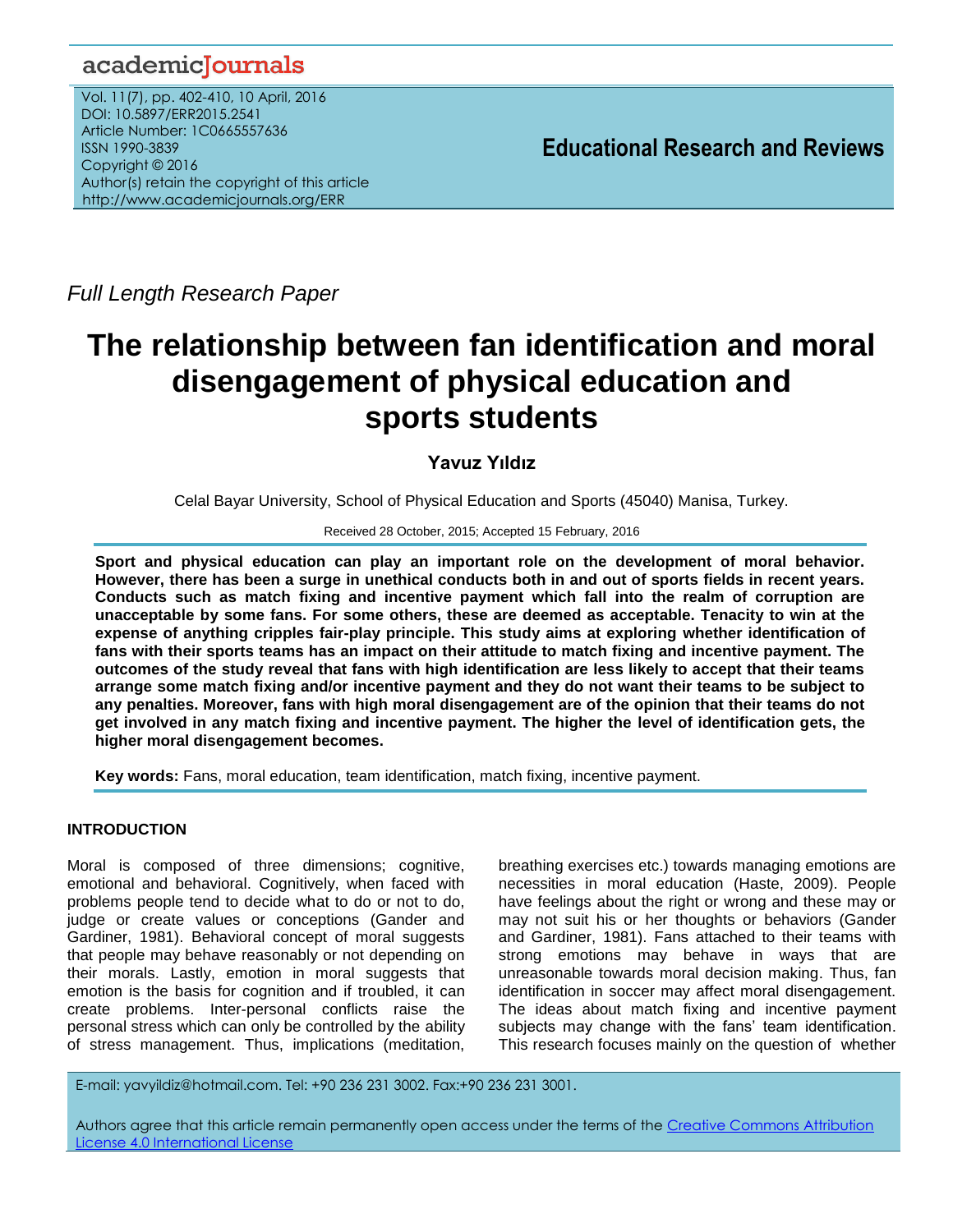fans decide subjectively on match fixing and incentive bonus subjects or not and the reasons lying underneath.

Although various researches (Bartoli et al., 2012; Hodge and Lonsdale, 2011; Boardley and Kavussanu, 2007, 2008, 2010, 2011; Kavussanu and Roberts, 2001; Ntoumanis and Standage, 2008; Traclet et al., 2011) have focused on moral corruption of athletes, studies focusing on the fans' concept and evaluation of the corruption in sports are not many. On and off the court behaviors of athletes may affect and drive fans into behaviors that may sometimes be violent. Thus, evaluations of moral disengagement in sports may provide useful feedback to literature.

Gilligan (1982) stated that moral judgments between men and women vary and gender is an important factor of decision making. Soccer is a sport followed by mostly male fans (New National Fan Survey, 2015; Orçun and Demirtas, 2015; Premier League Report, 2008). However, the number of women in the audience of the game who are the supporters of a soccer team increases. The success of Women Soccer in the last 20 years also plays a major role in this increase. The relation between team identity and moral disengagement and gender is also examined.

The incomes of football teams and players have risen significantly thanks to the commercial facet of sports. The managers, coaches and players of some sports teams have the desire to win matches no matter what in order to increase their incomes even more. Thus, corruption in sports such as match fixing and incentive payment (Maennig, 2005; Gorse and Chadwick, 2009) is encountered. Even though there are legal sanctions against corruption, the perception of fans on it could differ as they form identification with different teams. The concept of identification in sports encompasses commitment to any sports team or a player (Wann and Branscombe, 1993; Wann et al., 2001). Such commitment could manifest itself as attitudinal and/or behavioural level. Fans with high identification can deny or even approve of match fixing and incentive payment incidents, which are offences in legal terms and unethical, in case their own team plots these. The defense of the fair and truthful conduct may prove to be more challenging depending on the degree of identification. It is because fans with higher identification may believe that their team does not commit any offense, hence they may not want their team to be subject to any penalty. The objective of this study is to investigate the effects of team identification of fans on their perception of corruption (match fixing and incentive payment) their team gets involved in.

Gilligan (1982) states that moral judgments between men and women vary and gender is an important factor of decision making. Soccer is a sport followed by mostly male fans (New National Fan Survey, 2015; Orçun and Demirtas, 2015; Premier League Report, 2008).

However, the number of women in the audience of the game who are the supporters of a soccer team increases. The success of Women Soccer in the last 20 years also plays a major role in this increase. The relation between team identity and moral disengagement and gender is also examined.

Football is a sport that is a part of individuals of all ages and creates strong team-identity and voluntary participation. Researches on soccer fans show that the fans are mostly of the young population. Türksoy et al. (2003) stated in a research that 77% of the fan population is between the ages of 16 to 35. In another research about soccer fans, Orçun and Demirtaş (2015) showed that the 75% of soccer fans were between 18 and 33. A research by Commission of the European Communities (2005) on English Premier League Fans also stated that soccer fans were mostly male and between the ages 25 and 34. Another research exhibited the fact that the older fans became, the less they supported their team and attended the games (Orçun and Demirtaş, 2015). The relationship between the fan identification and the fan ages was also examined.

# **LITERATURE**

# **Team identification**

Team identification is defined as the extent to which a sports fan feels a psychological attachment to his/her favourite team (Wann et al., 2001). Parents and/or family, the area where one is born and/or raised, players, coaches, tailgating and party atmosphere play a role in how one becomes a fan (Greenwood et al., 2006). Psychological commitment to a sports team is one of the best hints of attendance (Kwon and Trail, 2001; Wann et al., 2001) and the money spent. According to Donavan et al. (2005), a sports fan that highly identifies with a team is very likely to nurture strong positive feelings for his/her team, thus supports the team both through spectatorship and the purchase of team-related or team-sponsored products.

As stated by Cialdini et al. (1976), the attitudes of fans pertaining to success or failure of their teams can be examined in two ways. The first of these attitudes is called Basking in Reflected Glory (BIRG) where fans associate themselves with the success of their team and the latter is termed as Cutting of Reflected Failure (CORF) where fans dissociate themselves from the failure of their team. These terms have also been accepted in some other scopes of research (Madrigal, 1995; Campbell et al., 2004; Trail et al., 2005; Kwon et al., 2008). Wann and Branscombe (1993) found that fans with higher team identification are engaged in more BIRGing and less CORFing whereas fans with little team identification do justthereverse. Fans with high identification levels weremore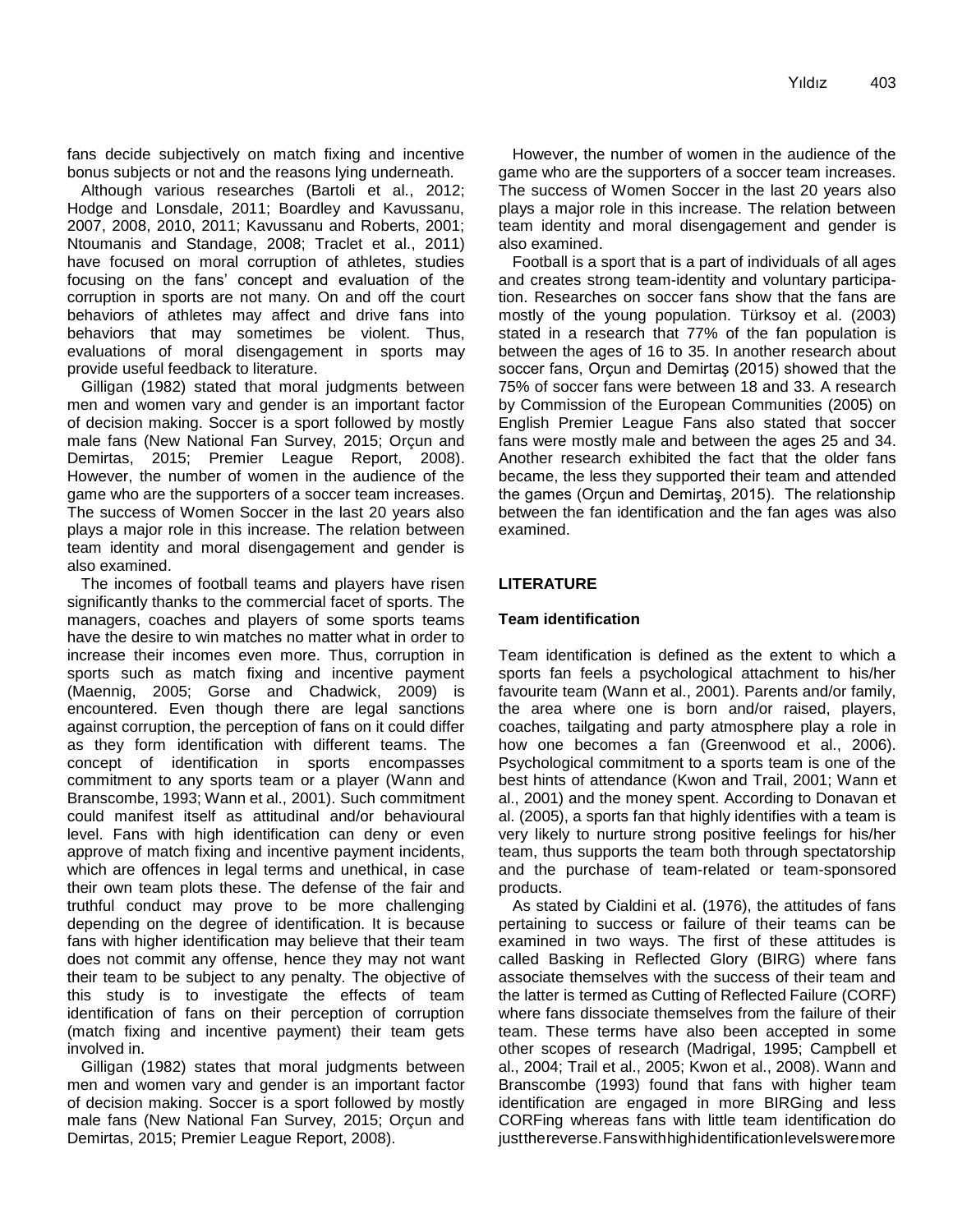knowledgeable of their team, specific team players and team history compared to fans with moderate to low identification levels (Wann and Branscombe, 1995).

Team identification is more closely related to social well-being than personal well-being, temporary and enduring social connections are predicted to have remarkable repercussions on social psychological health (Wann, 2006). The postulation of Wann and Polk (2007) lays bare the fact that there is a positive relationship between sports team identification and belief in the trustworthiness of others. However, team identification is positively correlated with expressions of hostile and instrumental aggression (Wann et al., 1999). Highly identified fans show more willingness to partake in anonymous acts of aggression (Wann et al., 1999; Wann et al., 2003; Türksoy et al., 2003). In parallel to this, Wann et al. (2001) found a positive relationship between identification and readiness to consider cheating as acceptable. Individuals with a strong degree of identification to their team consider the success or failure of the team as their own. Such individuals support their teams persistently (Gencer, 2011).

# **Moral development**

Many theories explain moral development and behavior (Kavussanu, 2007). According to Freud (1923), moral development covers the balancing activities between id, ego and superego. Id consist of the basic biological motives, such as eating-drinking, evacuation, avoiding pain. Ego superintends the id and force the inharmonic activities of human's biological structure into subconscious. Superego decides the correctness or falsity of activities with respect to the values of society. Superego incorporates values and morals which are learned from parents and other people. According to Freud (1923), moral development is a function of superego and contributes to the conscience (Çam et al., 2012). Moral development is dependent on the accordance of id, ego and superego. Piaget (1932) evaluates moral development through cognitive development and claims that the maturation and environment have an effect on moral develeopment. According to Piaget (1932), moral development can be separated into two stages; "heteronomous stage" and "autonomous stage". In the heteronomous stage, rules described by authority, are absolute and cannot be altered. It argues that breaking or changing the rules is false and compliance with the rules is correct. Individuals in the autonomous stage does not treat the rules as absolute and react differently according to situations. In order to adjudicate whether or not the activity is accurate, situational and personal factors are evaluated in addition to the essential intent of individual which is more crucial (Kağıtçıbaşı, 1999).

Kohlberg (1970) suggests that the cognitive skills do not

necessarily assist the development of morals. According to Kohlberg (1970), moral values have three levels, preconventional, conventional and postconventional. Moral values varies by culture during the first and second levels. In the postconventional level, individuals have similar ideas in judging what the accurate and valuable activities are (Kohlberg, 1970; Kohlberg and Hersch, 1977). Gilligan (1982) evaluates the moral development from the perspective of social learning and suggests that females are inclined to think different than males. The reason is that different norms are attributed to both gender by the society (Çam et al., 2012; Gilligan, 1982).

# **Moral education and moral disengagement**

Moral disengagement occurs when people sometimes abandon their moral values or responsibilities (Bandura, 1986). Due to the effects of social circumstances (Milgram, 1974; Bandura, 1991), people may not think that their conduct is unethical even if the conduct itself is of violent nature to others. What is regarded as ethical and moral is indeed to be decided upon by people. Still, the person committing acts of physical or psychological violence against others may not feel guilty. Moral disengagement which can stem from religious principles, righteous ideologies, nationalistic imperatives and ruthless social policies (Bandura, 2007) manifests itself as military and political violence in its most extreme form (Bandura, 2002).

Boardley and Kavussanu (2011) defines moral disengagement as a way for individuals to choose to morally disengage or not and suggests that education for discouraging moral disengagement may lead to coherent behavior. Moral education involves the teaching and learning of qualities consistent with the moral life. This involves not only acting in the right way, but also for the right reasons, and with the right attitude. Moral virtues are acquired, in sport and life in general, through both formal and informal educational means (Hochstetler, 2006).

# **Match fixing and incentive payment in sports**

Match fixing, illegal betting, bribery and doping allegations prove to be important problems for sports industry. These issues are not peculiar to one specific country or confined to sports only, but they constitute a global problem. Corruption in sports is not a new phenomenon (Gorse and Chadwick, 2009). The first recorded case of match fixing in history of sports occurred in 338 B.C during the Olympic Games. The boxer Eupolos of Thessaly bribed three of his opponents and became the champion (Maennig, 2005; Özen and Yılmaz, 2012). Another case of match fixing took place when the father of Olympic wrestler Polyktor bribed his son's rival to manipulate the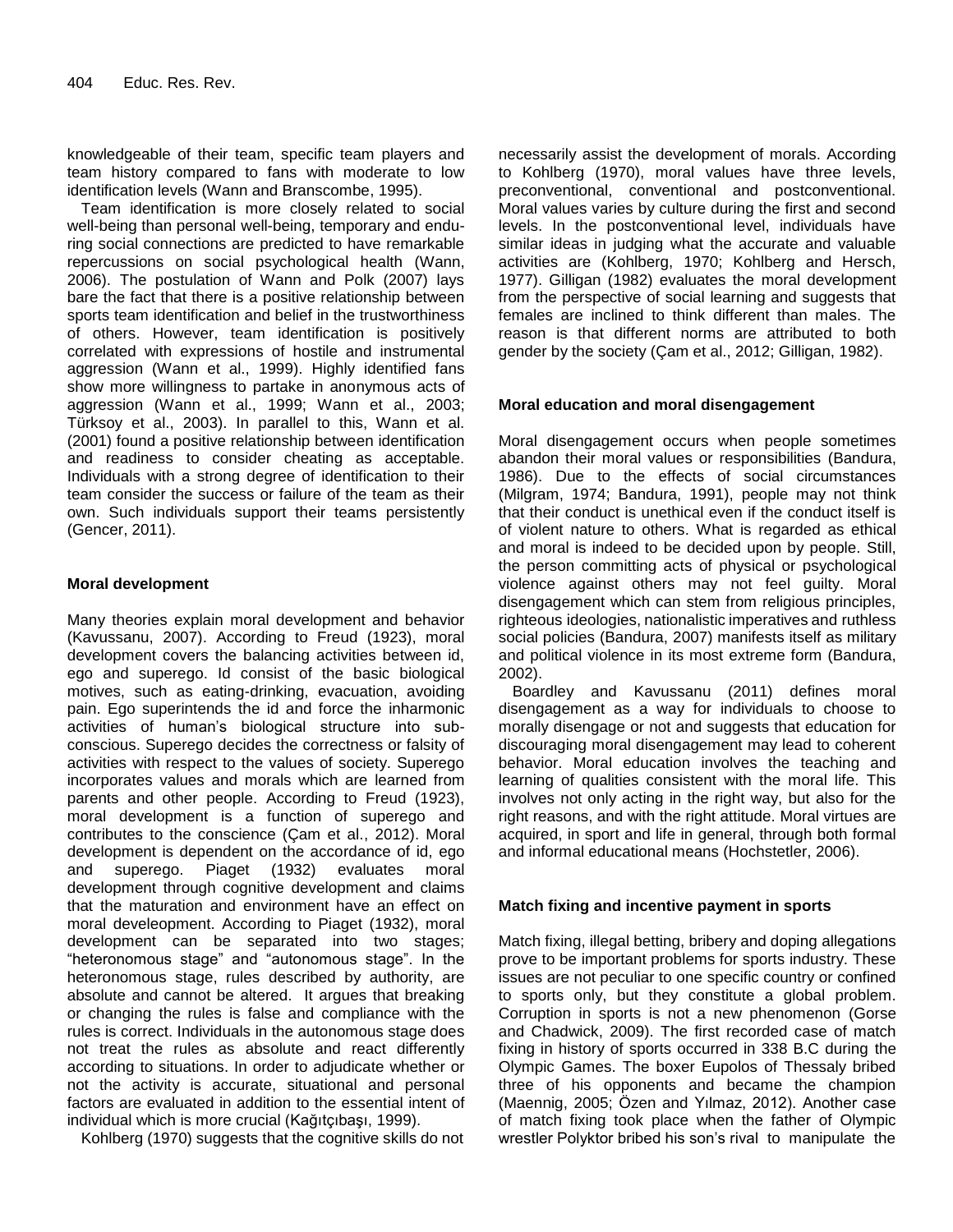results (Maennig, 2005). There are also bribery allegations with regards to choosing the host city of the Olympic Games which is the greatest sporting event in the world (Mason et al., 2006). Billions of dollars is spent in football industry which has taken on more commercial value recently. Sports clubs are hailed as very precious investment instruments. Astronomical transfer fees and salaries are paid to football players. According to Gorse and Chadwick (2010), 57 match fixing cases (betting and non-betting related) were scrutinized and it was found that 52.63% of these occurred in Europe whereas 33.33% occurred in Asia. Most match fixing cases in Europe took place in football (70% of all in football).

According to Union of European Football Associations (UEFA) (2014), a soaring number of incidents has been confronted in football in Europe recently to manipulate the results (referred to as match fixing). UEFA has adopted a very sensitive approach to corruption in football across Europe. UEFA has been following a strict zero-tolerance policy and imposing severe sanctions (including lifetime bans from football) when it comes to match fixing. Football drawing the utmost attention of the society and the media is the most popular sports in Turkey (Berument and Yucel, 2005; Berument et al., 2009). The four football clubs dominating football league of Turkey are Beşiktaş, Fenerbahçe, Galatasaray and Trabzonspor. As a result of an investigation which commenced in 2011 and concluded in 2013, Fenerbahçe Sports Club was banned from UEFA club competitions due to match fixing and incentive payment. So was Beşiktaş Sports Club because of match fixing.

Fenerbahçe was excluded from participating in the next three UEFA club competitions for which they would have qualified, including the 2013/14 UEFA Champions League. The ban for the third season is deferred for a probationary period of five years. Beşiktaş was not eligible to participate in the 2013/14 UEFA Europa League. However, the penalty for Fenerbahçe was affirmed as 2 years and as 1 year for Beşiktaş by Court of Arbitration for Sport (CAS).

#### **METHODOLOGY**

#### **Participants**

A convenience sampling method is employed in this study. 86% of the Turkish population are soccer fans. Amongst these, 36% supports Galatasaray (GS), 30% Fenerbahçe (FB), 17% Beşiktaş (BJK), 7% Trabzonspor (TS) and 10% is ratio for the total of fans for the remaining of the clubs (GENAR, 2004). Similar results have been found in other researches; a research by A&G (2009) exhibited the soccer team fans per population ratio as 35% GS fans, 34% FB fans, 21% BJK fans, 5% TS fans and 5% the remaining clubs' fans. As shown in the aforementioned researches, 4 teams (FB, GS, BJK and TS) hold nearly 90% of the fan population; thus are called the 4 biggest teams of Turkey. This research concentrates on the four football teams' fans, the emphasis being on the perspectives on match fixing, incentive payment and the fan identification. The study group of this research is composed of 1024 fans who were students enrolled at Sports Education Departments of various Universities. The minimum and the maximum age of fans are found to be 18 is 30, respectively. The year of engagement with sports minimum, maximum and the average values are 1, 24 and 8, respectively. The males in the research correspond to 636 (62.1%) and females are 388 (37.9%). Of the fans examined, Galatasaray (41.3%), Fenerbahçe (27.3%), Beşiktaş (21.9%), Trabzonspor (3.9%) and other teams (5.46 %) prevailed.

#### **Data instruments**

In this study, data is collected through a questionnaire encompassing a demographic form and two scales. Demographic variables described are gender, age, supported team and the number of years in sports. In order to measure fan identification, The Sport Spectator Identification Scale (SSIS) (Wann and Branscombe, 1993) was used. The seven-item Sport Spectator Identification Scale is a Likert-scale and measures the identification with a sport team. Example items on SSIS are "How important to you is it that your favorite team wins? ( $1 = Not$  important,  $8 = Very$ important)", "How much do you dislike your favorite team's greatest rivals? (1 = Do not dislike,  $8$  = Dislike very much). SSIS which was originally developed by Wann and Branscombe (1993) and whose reliability and validity study in Turkish population was conducted by Günay and Tiryaki (2003) and is utilized in order to measure team identification. The Sport Spectator Identification Scale has a good internal consistency of Cronbach alpha coefficient of .91 (Wann and Branscombe, 1993). Günay and Tiryaki (2003) have found Cronbach alpha coefficient of .87 for the Turkish form of this scale. In this study, Cronbach alpha coefficient for SSIS is found as 0.91.

Moral Disengagement Scale in Sport-Short (MDSS-S) developed by Boardley and Kavussanu (2008) was used to measure the moral disengagement. MDSS-S is a Likert-scale measure which consists of eight items and couple of its example items are "It is okay for players to lie to officials if it helps their team" and "Players who are mistreated have usually done something to deserve it". MDSS has a good internal consistency of alpha coefficients of 0.80 and 0.85 for two different samples (Boardley and Kavussanu, 2008). In this study, Cronbach alpha coefficient for MDSS-S is found as 0.87.

Cronbach alpha coefficient of SPSS 20.0 was used to test the reliability of data collected via scales. The cut-off value for reliability was accepted as 0.70 (Nunnally and Bernstein, 1994; De Vaus, 2002: p. 127-128). Both reliability and validity of the data was tested with confirmatory factor analysis (CFA) in Lisrel 8.80. CFA determines the reliability of the scales by calculating the composite reliability which is composed of average variance extracted (AVE) and construct reliability. Fornell and Larcker (1981) reported that the calculated AVE value should be greater than 0.50. Hair et al. (1998) and Hatcher (1994) proposed that construct reliability values should exceed 0.70 and AVE values should be more than 0.50. The fact that the relevant factor load of each scale item has a statistically meaningful t-value and that each of these factors loads is greater than the square of its own standard error attest to the achievement of convergent validity (Anderson and Gerbing, 1988). Hair et al. (1998) accentuated that factor loads of scale items should be more than 0.50 and above.

Frequency analysis was used to calculate the frequency, minimum, maximum and mean scores of data. Linear and logistic regression analysis was used to determine the effects between dependent and independent variables. Independent samples t-test was used in order to evaluate the difference between gender and fan identification. Independent samples t-test was also used between gender and moral disengagement. Linear regression analysis was used to determine the effect of fan identification on the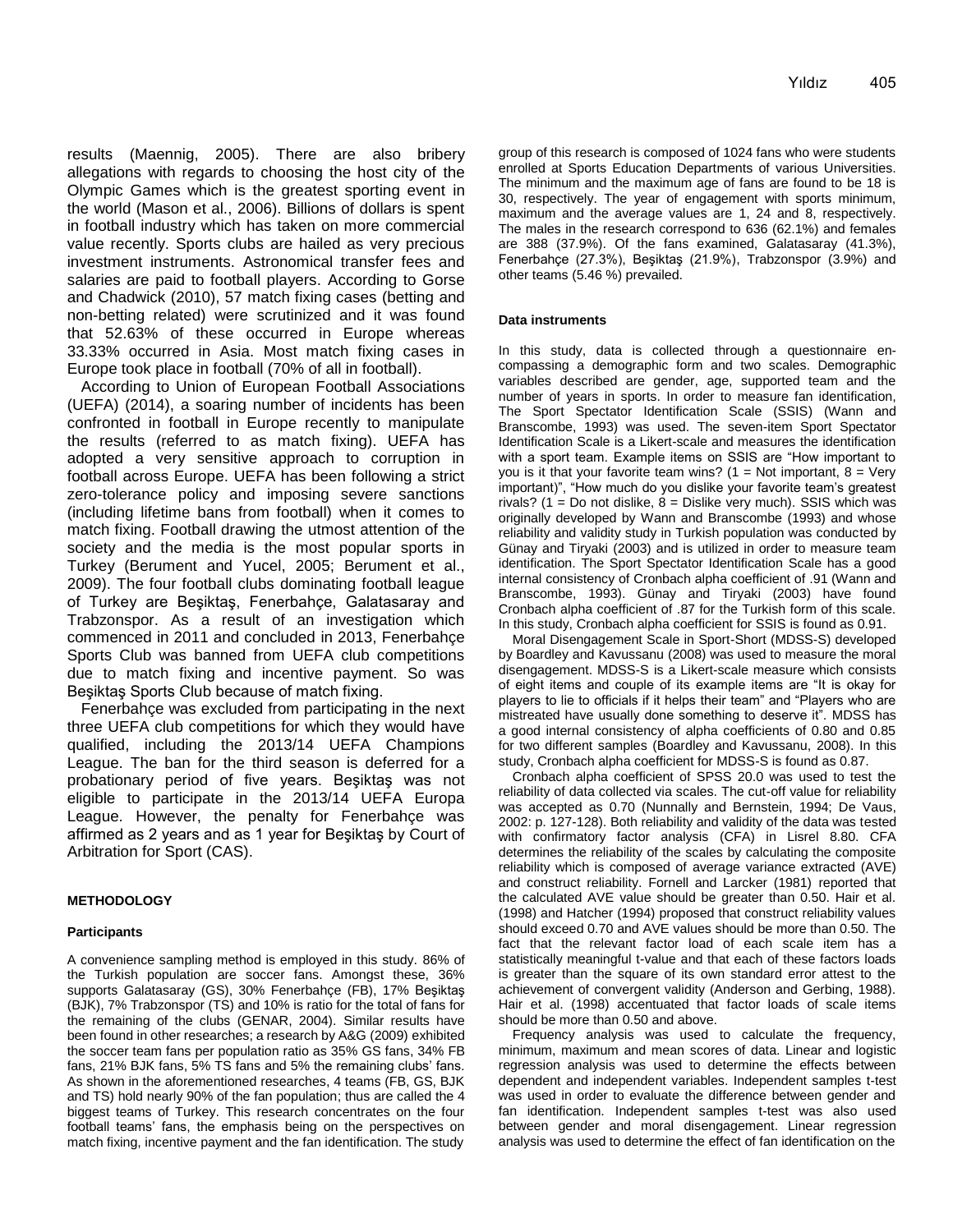moral disengagement (dependent variable) and to determine the effect of age on the fan identification and moral disengagement (dependent variable). Logistic regression analysis was used to examine the effects of age, fan identification and moral disengagement on fan opinions (dependent variable).

As much as world football, there were also allegations in Turkish football concerning match-fixing and incentive payments. However, a concrete match-fixing and incentive payment case in 2011-2013 which was under investigation by the UEFA was completed. Two Turkish teams were found guilty. Despite accepting that there is match-fixing and incentive payment in Turkish football, some fans think these crimes are not executed by their team. In order to explain the differences in the moral values of fans, a three-item questionnaire was prepared with three academicians working in the field of sports and moral education. The three questions were about this specific case which was in the years between 2011 and 2013 and focused on fan identification and moral disengagement. The questions are as follows:

1. Do you think match fixing or incentive payment could have occured in Turkish football?

2. Do you think that your team has ever got involved in match fixing or incentive payment?

3. Would you want your team to be penalized if it has got engaged in match fixing or incentive payment?

Answers to the questions are coded as 0 (Yes) and 1 (No).

## **RESULTS**

# **Reliability and validity of SSIS in line with confirmatory factor analysis (CFA)**

According to results of CFA performed for SSIS, the following has been found: RMSEA =  $0.044$ , SRMR = 0.016,  $\bar{X}^2$ /SD (10.53/7) = 1.50, CFI = 1.00, GFI = 0.99, AGFI =  $0.96$ . NFI =  $0.99$ . NNFI =  $0.99$ . It can be put forward that the scale meets the criteria based on the findings (Schermelleh-Engel and Moosbrugger, 2003). As a result of CFA results carried out for SSIS, factor loadings of items are found to range between 0.58 and 0.91, the the average variance extracted (AVE) of the scale is 0.62 and the construct reliability (CR) is 0.92. These findings attest to the fact that the measurement tool is a reliable one (Fornell and Larcker, 1981; Hair et al., 1998; Hatcher, 1994). Factor loadings exceeding 0.50 are deemed as pretty good for Hair et al. (1998: p 385). The factor loadings of all SSIS items are greater than 0.50 and their t-values are between 13.36 and 18.32, which warrant the validity of SSIS as a measurement instrument (Anderson and Gerbing, 1988).

## **Reliability and validity of MDSS-S in the light of CFA**

In the light of results obtained from confirmatory factor analysis conducted for MDSS-S, the following has been observed: RMSEA = 0.050, SRMR = 0.027,  $X^2$ /SD(34.71/18) = 1.50, CFI = 0.99, GFI = 0.98 AGFI = 0.95,

 $NFI = 0.98$ ,  $NNFI = 0.99$ . It can be suggested that the scale fulfills all criteria depending on these findings (Schermelleh-Engel and Moosbrugger, 2003). As a result of CFA performed for MDSS-S as shown in Table 1, the factor loadings of items are found to range between 0.65 and 0.80, the AVE value of the scale is 0.53 and the construct reliability (CR) is 0.90, which testifies the reliability of the measurement tool (Fornell and Larcker, 1981; Hair et al., 1998; Hatcher, 1994). Factor loadings greater than 0.50 are accepted as good for Hair et al. (1998: p 385). The factor loadings of MDSS-S are detected to vacillate between 0.65 and 0.80 in this research. The factor loadings of all SSIS items surpass 0.50 and their t-values are between 11.22 and 17.36. Therefore, MDSS-S can be said to be a valid measurement instrument according to the aforementioned findings (Anderson and Gerbing, 1988).

# **Effects of age, team identification and moral disengagement**

In relation to gender variable, male fans are found to foster higher levels of identification compared to female fans (t=  $-4.31$ , p=0.00). When it comes to moral disengagement, there is no statistically meaningful difference between males and females  $(t= -1.14, p=0.25)$ . Fan identification has been recognized to be positively correlated with moral disengagement (β=0.27, t=8.93, p=0.00), which indicates that fans with higher team identification will have enhanced moral disengagement. The results of linear regression analysis confirm that the age of fans is negatively correlated with the level of identification and moral disengagement. As the age of fans increases, their level of identification drops substantially ( $\beta$ = -0.12, t= -3.41, p= 0.00). In a similar vein, as the age of fans soars, their degree of moral disengagement declines remarkably (β= -0.13, t= -3.91, p= 0.00). As the number of years fans are engaged with sports ascends, their identification level ( $\beta$ = 0.13, t= 3.69, p= 0.00) and moral disengagement level ( $β$ = 0.13, t= 3.71, p= 0.00) rise. The effects of variables such as gender, team identification and moral disengagement on the viewpoint of fans with respect to match fixing and incentive payment are depicted in Table 1.

In compliance with the findings of Table 1, gender and team identification affect views on match fixing/incentive payment in Turkish football, however moral disengagement has no impact on these. Male fans are more likely to think that there are occurrences of match fixing and incentive payments in Turkish football in comparison to female fans ( $β = 0.77$ ,  $βp=2.16$ ). As the level of team identification rises, fans are more likely to think that there are match fixing and incentive payment incidents in Turkish football (β= 0.20, βp=1.22).

Age, team identification and moral disengagement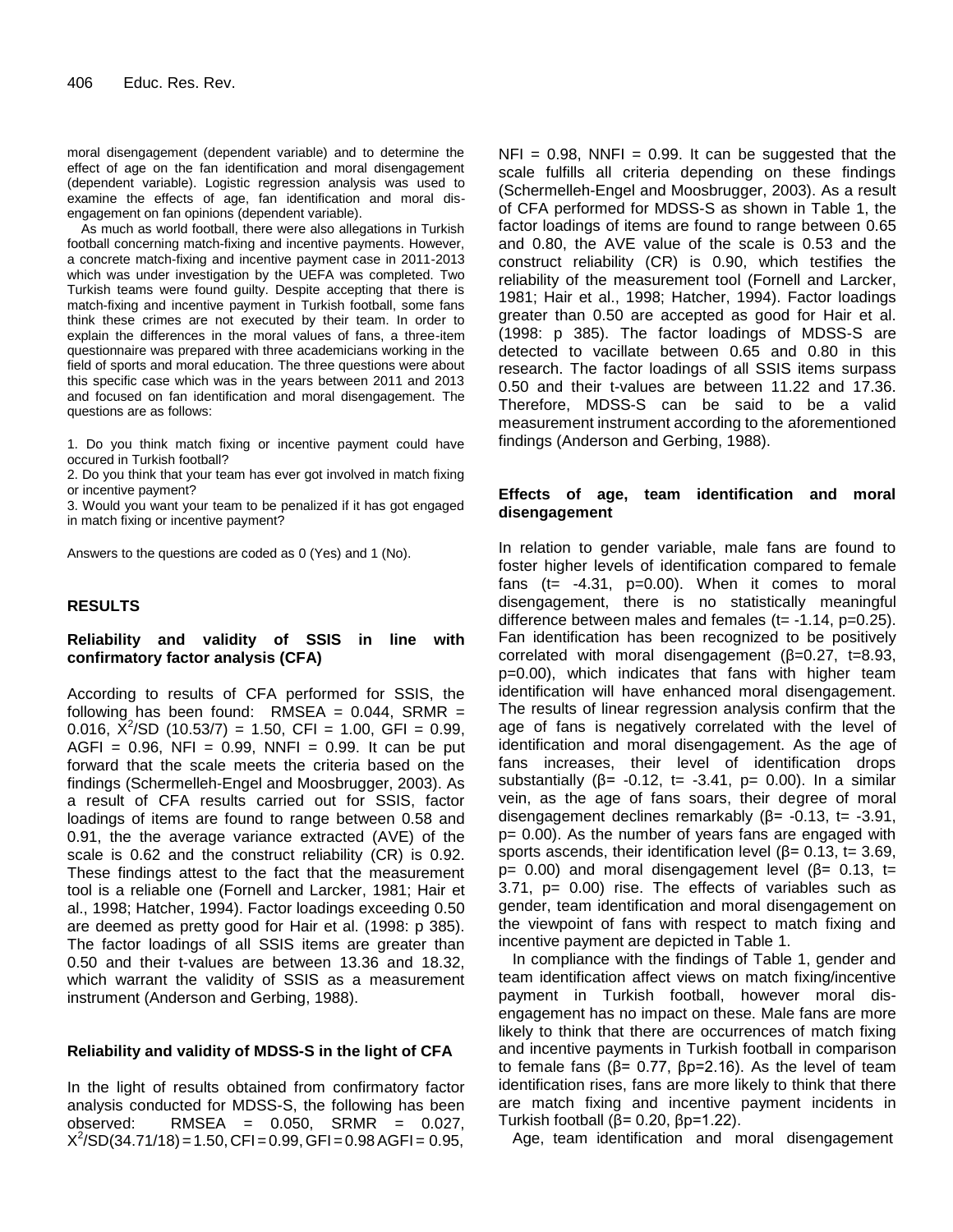| Dependent variable                                                                                                  | Independent<br>variable | β       | Std.<br>error | Wald  | p    | $Exp(\beta p)$ |
|---------------------------------------------------------------------------------------------------------------------|-------------------------|---------|---------------|-------|------|----------------|
| Do you think match fixing or incentive<br>payment could have occurred in Turkish<br>football?                       | Gender                  | 0.77    | 0.18          | 18.28 | 0.00 | 2.16           |
|                                                                                                                     | Fan identification      | 0.20    | 0.06          | 12.06 | 0.00 | 1.22           |
|                                                                                                                     | Moral disengagement     | $-0.03$ | 0.07          | 0.22  | 0.64 | 0.97           |
| Do you think that your team has ever<br>got involved in match fixing or incentive<br>payment?                       | Gender                  | 0.99    | 0.15          | 43.13 | 0.00 | 2.70           |
|                                                                                                                     | Fan identification      | $-0.22$ | 0.04          | 23.80 | 0.00 | 0.80           |
|                                                                                                                     | Moral disengagement     | 0.11    | 0.05          | 4.15  | 0.04 | 1.12           |
| Would<br>team to be<br>vou<br>want your<br>penalized if it has got engaged in match<br>fixing or incentive payment? | Gender                  | 0.52    | 0.15          | 11.66 | 0.00 | 1.68           |
|                                                                                                                     | Fan identification      | $-0.34$ | 0.05          | 37.09 | 0.00 | 0.71           |
|                                                                                                                     | Moral disengagement     | 0.00    | 0.06          | 0.02  | 0.88 | 1.00           |

**Table 1.** Logistic regression results for variables predicting fan opinions about match-fixing and incentive payments.

influence fans' thinking of match fixing and incentive payment of their favourite teams. Male fans are more likely to assume that match fixing and incentive payment take place compared to female fans ( $β = 0.99$ ,  $βp = 2.70$ ). As the degree of team identification ascends, fans are less likely to think that their favourite team is involved in match fixing and incentive payment ( $\beta$ = -0.22,  $\beta$ p=0.80). Fans with high identification deny the match fixing and incentive payment of their teams even if these have been recorded. As the degree of moral disengagement of fans increases, fans tend to think that their teams resort to match fixing and incentive payment ( $\beta$ = 0.11,  $\beta$ p= 1.12).

Commensurate with the findings of this research, age and team identification have an impact on what fans think about the prospective penalties of their favourite teams. Male fans want their favourite team to be penalized more than female fans want if their team has undergone match fixing and incentive payment (β=0.52 βp=1.68). A striking finding has been found in fans' identification with their teams. It has been observed that fans do not want their favourite team to get penalized as their extent of team identification increases ( $β = -0.34$ ,  $βp=0.71$ ). Fans with high identification do not want their team to be subject to any penalty even though the match fixing and incentive payment of their team are confirmed.

# **DISCUSSION**

The outcomes of the research have substantiated that male fans forge more team identification in comparison to female fans. In line with the global picture, male fans in Turkey show more interest in football and follow it more closely when compared to female fans. The fact that the most favourite sports in Turkey is football paves the way for developing team identification of fans. Although male fans tend to form more team identification, no difference

has been found between male and female fans in terms of moral disengagement.

This research also explains that the degree of team identification dwindles as the age of fans soars. It is because as fans age, they are less in need of adventure and excitement, allocate more time to social, cultural events and family time and shy away from crowded and risky atmospheres. Besides, as fans get older, they tend to cement more reasonable, realistic and fair sports spectatorship. Thus, their degree of moral disengagement falls. We can infer that when it comes to fans, moral disengagement plummets as age rises, but unsportsmanlike conducts enhance in line with age increase when it comes to players.

Another outcome of our research elucidates the fact that there is a positive correlation between fans' team identification and moral disengagement. The higher the identification of fans, the greater their moral disengagement. This finding reinforces the fact that fans with high identification are more conducive to accepting unethical conducts or conducts that violate rules. Based on these findings of the research, one can conclude that unethical conducts, deception and manipulation of referees can be acceptable for highly identified fans so as to win a match, tournament or a championship.

The research outcomes indicate that gender and fan identification affect opinions of fans with regards to match fixing and incentive payment in Turkish football. Male fans believe in the occurrence of match fixing and incentive payment in Turkish football 2.13 times more than female fans. Another outcome unearths the fact that the degree of identification results in a 1.12 increase in the belief that there occurs match fixing and incentive payment in Turkish football, which signifies that as fans get to be more identified, they follow their team and the league more closely and develop more concrete ideas on the current situation.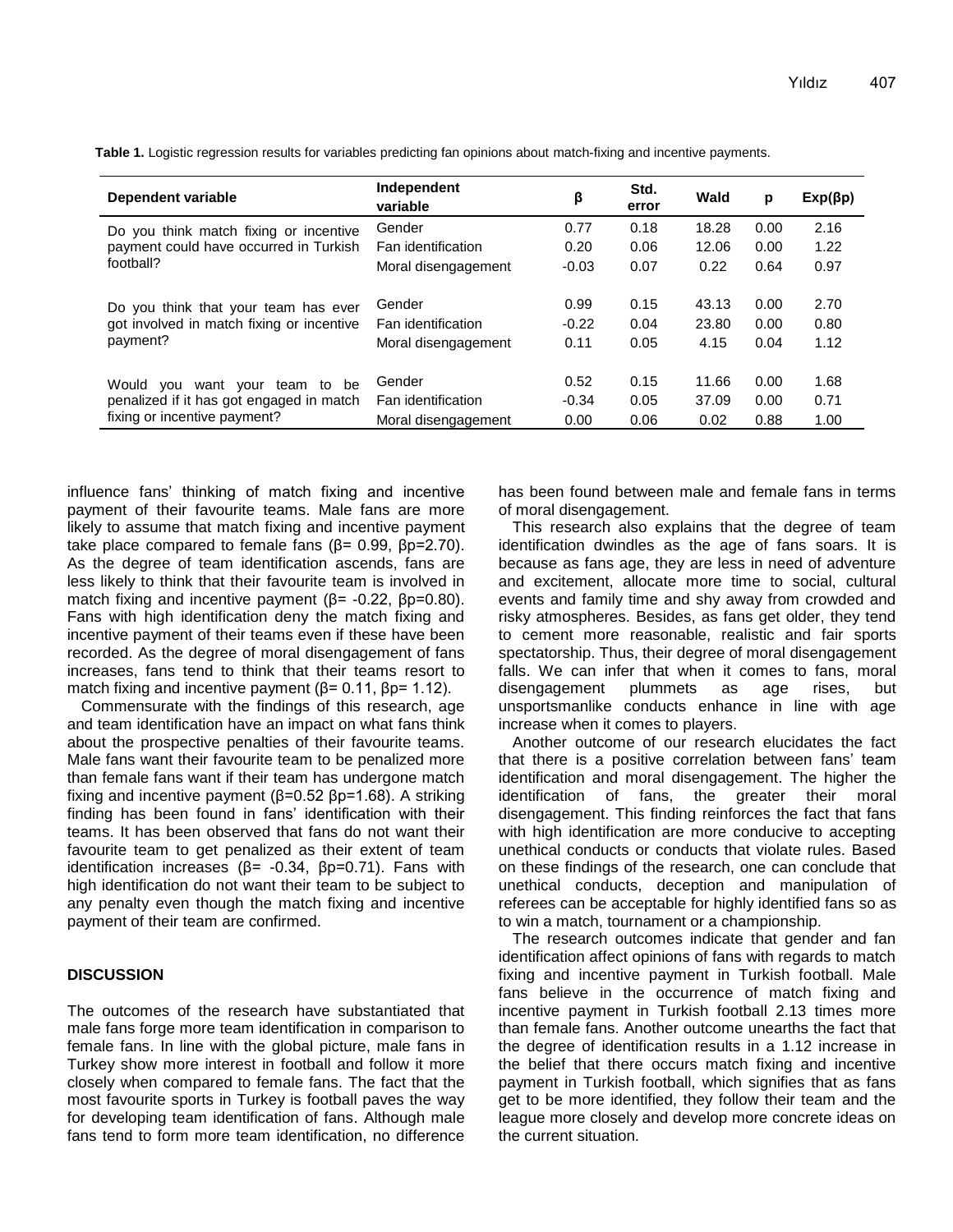Highly identified fans do not accept their team's getting involved in any match fixing or incentive payment even if these cases have been proven and they do not want their team to be penalized because of these. As the level of identification increases, fans are less inclined to accept any penalty for their team, which arises out of an internal denial reaction to any sort of penalty. Such reaction of fans, even if it is unfair or untruthful in such circumstances, proves to be very significant in terms of demonstrating the commitment of fans to their team. Such an attitude of fans can be taken as their own internal reaction, but can also be interpreted as a result of the need to belong to a social group or to sustain relationship with other fans (Bandura, 2001). As mentioned earlier, fans do resort to BIRGing and CORFing when it comes to success and failure of their team (BIRGing-CORFing, Cialdini et al., 1976; Trail et al., 2012). It is a very important ethical issue in sports that fans with higher moral disengagement think that their team can deviate from ethical and moral rules in order to attain success. FIFA and UEFA arrange regulations so as to take precautions against corruption, unethical conducts and racism in football. Moreover, these institutions aim at reaching greater number of people via advertising with renowned players. They disseminate fair play and respect awards and strive to foreground ethical and humane behaviour in football. As for the situation in Turkey, there has been corruption for long years. There have been match fixing, incentive payments, unsportsmanlike conducts and acts of violent nature for many years, as well. Turkey's rank is 42 over 54 countries in football in UEFA Respect Fair Play Final Rankings 2014/2015 (UEFA, 2015).

#### **CONCLUSION**

It is apparent that match fixing and incentive payment incidents are considered to be acceptable as team supporters get more and more identified with their teams. However, the fact that fans do not want their teams to be fined because of such incidents deserves attention as it breaches the ethics and fair play in sports. Compliance with the ethics and fair play understanding of sports by all stakeholders in football could contribute much to the development of football which has sociological, economic and cultural ramifications in the globe.

Sports, as an area for practicing moral values, plays a significant role in the moral development (Park, 2010) and the socialization (Long et al., 2008) of young people. Sport is a valued human practice (Arnold, 1994). Sport can play the important role in the formation and cultivation of moral character (Park, 2010). From the perspective of moral education, sport is evaluated as part of the curriculum. Moral education in sport provide for development of character and to the phenomenon of sportspersonship

(Arnold, 1994). Sport and physical education offer an effective area fort the practicing of moral behavior (Park, 2010), such as fairness, impartiality, justice, honesty, compassion generosity and magnanimity (Arnold, 1997).

This research has clearly shown the importance of ethic and moral values on the physical education and sports. It must be recognized that athletes gain ethical behaviors by moral values, administered in circulum of sport education. Hence, it will be beneficial to plan more efficient and productive courses related to ethic and moral values on sport education.

## **Conflict of interest**

The author has not declared any conflict of interest

#### **REFERENCESS**

- A&G Research Company (2009). Fan Survey.
- Anderson JC, Gerbing DW (1988). Structural equation modeling in practice: a review and recommended twostep approach. Psychol. Bull. 103(3):411-23.
- Arnold PJ (1994). Sport and moral education. J. Moral Educ. 23(19):75- 89.
- Arnold PJ (1997). Sport, Ethics and Education. London: Cassell.
- Bandura A (1986). Social Foundations of Thought and Action: A Social Cognitive Theory. Englewood Cliffs, NJ, Prentice-Hall.
- Bandura A (1991). Social cognitive theory of moral thought and action. In Kurtines WM and Gewirtz JL (Eds.), Handbook of moral behavior and development: Theory, research and applications. Hillsdale, NJ: Erlbaum. 1:71-129.
- Bandura A (2001). Social cognitive theory: an agentic perspective. Annu Rev. Psychol. 52:1-26.
- Bandura A (2002). Selective moral disengagement in the exercise of moral agency. J. Moral Educ. 31: 2.
- Bandura A (2007). Failures in self-regulation: energy depletion or selective disengagement? Psychol. Inquiry 7(1):20-24.
- Bartoli L, Messina G, Zorba M, Robazza C (2012). Contextual and individual influences on antisocial behaviour and psychobiosocial states of youth soccer players. Psychol. Sport Exerc. 13:397-406.
- Berument H, Yucel E (2005). Long live Fenerbahçe: Production boosting effects of soccer in Turkey. J. Econ. Psychol. 26:842-861.
- Berument MH, Ceylan NB, Ogut-Eker, G (2009). Soccer, stock returns and fanaticism: Evidence from Turkey. Soc. Sci. J. 46:594-600.
- Boardley ID, Kavussanu M (2007). Development and validation of the moral disengagement in sport scale. J. Sport Exerc. Psychol. 29:608- 628.
- Boardley ID, Kavussanu M (2008). The moral disengagement in sport scale–short. J. Sports Sci. 24(14):1507-1517.
- Boardley ID, Kavussanu M (2010). Effects of goal orientation and perceived value of toughness on antisocial behavior in soccer: the mediating role of moral disengagement. J. Sport Exerc. Psychol. 32:176-192.
- Boardley ID, Kavussanu M (2011). Moral disengagement in sport. Int. Rev. Sport Exerc. Psychol. 4(2):93-108.
- Campbell MR, Aiken D, Kent A (2004). Beyond BIRGing and CORFing: continuing the exploration of fan behavior. Sport Market. Q. 13:151- 157.
- CEC Report (2005). Premier League: Research intoviewing trends, stadium attendance, fan's preferences and behavior and the commercial market. Commission of the European Communities Report.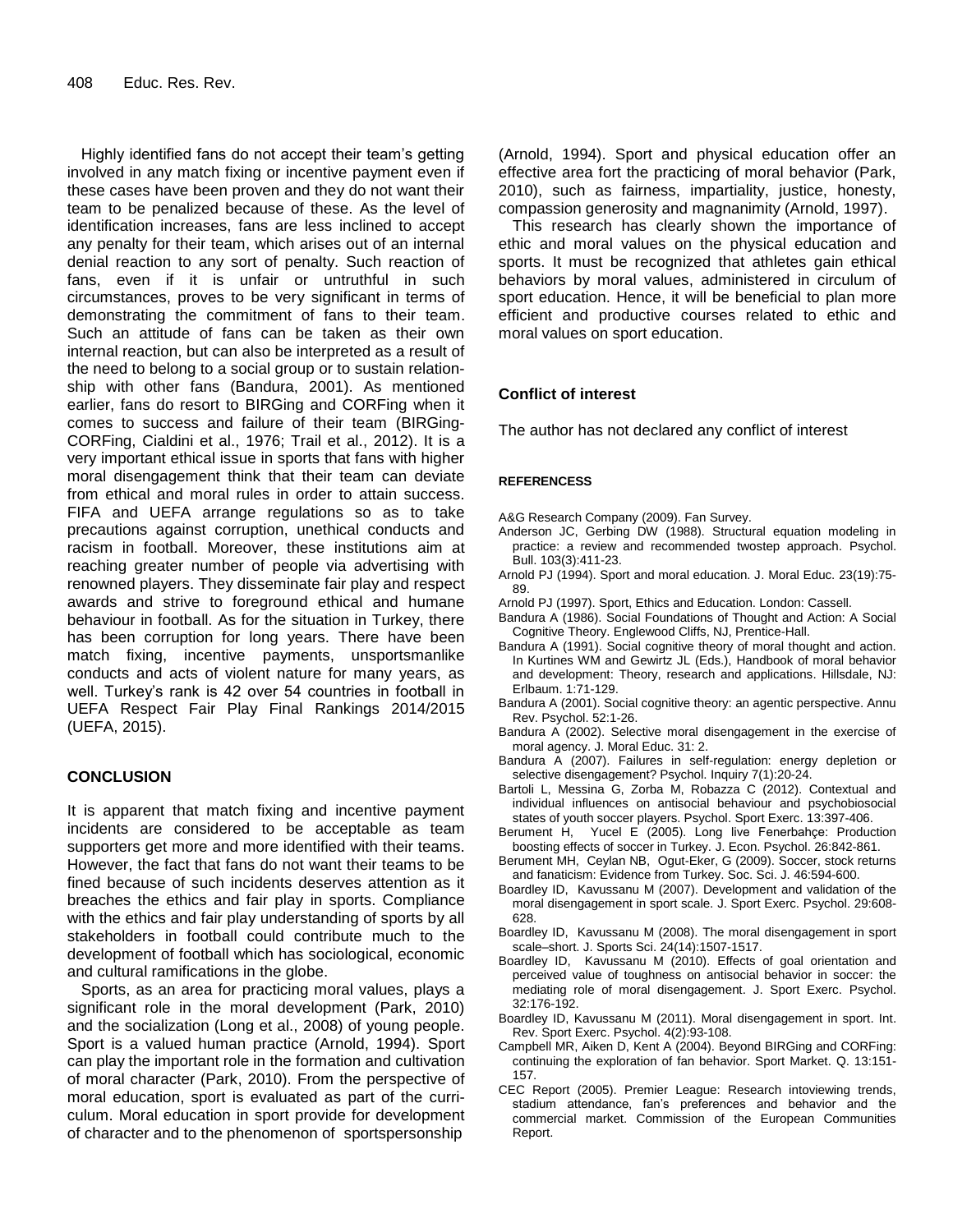- Cialdini RB, Borden RJ, Thornes A, Walker MR, Freeman S, Sloan IR (1976). Basking in reflected glory: three (football) field studies. J. Persp. Soc. Psychol. 34:366-375.
- de Vaus D (2002). Surveys in Social Research. Allen and Unwin: Crows Nest.
- Çam Z, Çavdar D, Seydoğulları S, Çok F (2012). Classical and contemporary approaches for moral development. Educ. Sci.: Theory Pract. 12(2):1222-1225.
- Donavan DT, Carlson BD, Zimmerman M (2005). The influence of personality traits on sports fan identification. Sport Market. Q. 14:31-42.
- Fornell C, Larcker DF (1981). Evaluating structural equation models with unobservable variables and measurement error. J. Market. Res. 18:39-50.

Freud S (1923). The ego and the id. SE, 19:1-66.

- Gander MJ, Gardiner HW (1981). Child and Adolescent Development. (Translate: B. Onur, 2000) Ankara: İmge Kitabevi.
- Gencer RT (2011). The relationship between team identification and service quality perceptions in professional football. Afr. J. Bus. Manage. 5(6):2140-2150.
- Gilligan C (1982). In a Different Voice: Psychological Theory and Women's Development. Cambridge. Harvard University Pres: USA.
- GENAR (2004). The Research of Football Perception Survey in Turkish Society.
- Gorse S, Chadwick S (2009). Corruption in sport: implications for sport marketing. CIBS Centre for the International Business of Sport Working Paper Series No.9.
- Gorse S, Chadwick S (2010). [The Prevalence of Corruption in](http://beach.benon.com/pdf_files/CIBS_Report.pdf)  [International Sport: a statistical analysis.](http://beach.benon.com/pdf_files/CIBS_Report.pdf) The European Gaming and Betting Association and The European Sports Security Association. The Remote Gambling Association.
- Greenwood PB, Kanters MA, Casper JM (2006). Sport fan team identification formation in mid-level professional sport. Eur. Sport Manage. Q. 6(3):253-265.
- Günay N, Tiryaki Ş (2003). Validity and reliability test for Sport Spectator Identification Scale (SSIS). Hacettepe Univ. J. Sports Sci. 1:14-26.
- Hair JF, Anderson RE, Tatham RL, Black WC (1998). Multivariate Data Analysis 5th ed. Englewood Cliffs, NJ: Prentice-Hall. P 612.
- Haste H (2009). Moral minds: how nature designed our universal sense of right and wrong. J. Moral Educ. 38(3):380-382.
- Hatcher L (1994). A Step-by-Step Approach to Using the SAS® System for Factor Analysis and Structural Equation Modeling. Cary, NC: SAS Institute Inc. pp. 331-332, 339.
- Hochstetler, DR (2006). Using narratives to enhance moral education in sport. J. Phys. Educ. Recreat. Dance 77(4):37-44.
- Hodge K, Lonsdale C (2011). Prosocial and antisocial behavior in sport: the role of coaching style, autonomous vs. controlled motivation and moral disengagement. J. Sport Exerc. Psychol. 33:527-547.
- Kağıtçıbaşı Ç (1999). Yeni İnsan ve İnsanlar, 10. Ed. İstanbul: Evrim Yay.
- Kavussanu M (2007). Morality in Sport. In S. Jowett and D. Lavellee (eds), Social Psychology in Sport. United States: Human Kinetics.
- Kavussanu M, Roberts GC (2001). Moral functioning in sport: an achievement goal perspective. J. Sport Exerc. Psychol. 23:37-54.
- Kohlberg L (1970). Stages of Moral Development as a Basis for Moral Education. In C. Beck and E. Sullivan (eds.), Moral Education. Toronto: University of Toronto Press.
- Kohlberg L, Hersh RH (1977). Moral Development: A Review of the Theory. Theory Pract. 16(2):53-59.
- Kwon H, Trail G (2001). [Sport fan motivation: A comparison of](https://scholar.google.com/citations?view_op=view_citation&hl=en&user=SraW1iYAAAAJ&citation_for_view=SraW1iYAAAAJ:Y0pCki6q_DkC)  [American students and international students.](https://scholar.google.com/citations?view_op=view_citation&hl=en&user=SraW1iYAAAAJ&citation_for_view=SraW1iYAAAAJ:Y0pCki6q_DkC) Sport Market. Q. 10 (3):147-155.
- [Kwon HH,](http://www.cabdirect.org/search.html?q=au%3A%22Kwon%2C+H.+H.%22) Trail G, Lee D (2008). The effects of vicarious achievement and team identification on BIRGing and CORFing. Sport Market. Q. 17:209-217.
- Long T, Pantaléon N, Bruant G (2008). Institutionalization versus self‐ regulation: a contextual analysis of responsibility among adolescent sportsmen. J. Moral Educ. 37(4):519-538.
	- Madrigal R (1995). Cognitive and affective determinants of fan satisfaction with sporting event attendance. J. Leisure Res. 27:205-227.
- Maennig W (2005). Corruption in international sports and sport management: forms, tendencies, extent and countermeasures. Eur. Sport Manage. Q. 5 (2):187-225.
- Mason DS, Thibault L, Misener L (2006). An agency theory perspective on corruption in sport: The case of the International Olympic Committee. J. Sport Manage. 20:52-73.
- Milgram S (1974). Obedience to authority: An experimental view. New York: Harper & Row.
- New National Fan Survey (2015). University of Liecester and Loughborough University, [http://www2.le.ac.uk/offices/press/press](http://www2.le.ac.uk/offices/press/press-releases/2015/october/research-shows-most-male-football-fans-are-in-favour-of-more-active-involvement-of-women-in-the-game)[releases/2015/october/research-shows-most-male-football-fans-are](http://www2.le.ac.uk/offices/press/press-releases/2015/october/research-shows-most-male-football-fans-are-in-favour-of-more-active-involvement-of-women-in-the-game)[in-favour-of-more-active-involvement-of-women-in-the-game.](http://www2.le.ac.uk/offices/press/press-releases/2015/october/research-shows-most-male-football-fans-are-in-favour-of-more-active-involvement-of-women-in-the-game) Retrieved: 02.12.2015.
- Ntoumanis N, Standage M (2009). Morality in Sport: A Self-Determination Theory Perspective. J. Appl. Sport Psychol. 21:365– 380.
- Nunnally JC, Bernstein IR 1994. Psychometric Theory. 3rd edition. New York: McCraw-Hill.
- Orçun Ç, Demirtaş, MC (2015). The perspectives of fans on clubs'values in developing football economy: the case of Bucaspor. Optimum J. Econ. Manage. Sci. 2(1):113-126.
- Özen M, Yılmaz S (2012). The crimes of match-fixing and incentive payments. Ankara Bar J. 70(2):17-41.
- Park S (2010). Moral education and sport. Doctoral Thesis. The Ohio State University.
- Piaget J (1932). The Moral Judgment of the Child. New York: Free Press: 1965.
- Premier League Report (2008). National Fan Survey Summary Report. 2007/2008.
- Schermelleh-Engel K, Moosbrugger H (2003). Evaluating the fit of structural equation models: tests of significance and descriptive goodness-of-fit measures. Methods Psychol. Res. Online 8(2):23-74.
- Traclet A, Romand P, Moret O, Kavussanu M (2011). Antisocial behavior in soccer: A qualitative study of moral disengagement. Int. J. Sport Exercise Psychol. 9(2):143-155.
- Trail GT, Anderson DF, Fink JS (2005). Consumer satisfaction and identity theory: A model of sport spectator conative loyalty. Sport Market. Q. 14:98-112.
- Trail GT, Kim YK, Kwon HH, Harrolle, Braunstein-Minkove JR, Dick R (2012). [The effects of vicarious achievement on BIRGing and](http://www.sciencedirect.com/science/article/pii/S1441352311000908)  [CORFing: Testing moderating and mediating effects of](http://www.sciencedirect.com/science/article/pii/S1441352311000908) team [identification.](http://www.sciencedirect.com/science/article/pii/S1441352311000908) Sport Manage. Rev. 15(3):345-354.
- Türksoy A, Çiçek M, Bayansalduz M (2003). Social identification and viewpoint to violence of 3 Big Club fans. İstanbul Univ. Sport Sci. J. Special Issue:94-99.
- UEFA Report (2014). European Football United for the Integrity of Game.
- UEFA Report (2015). UEFA Respect Fair Play Final Rankings 2014/15.
- Wann DL (2006). Understanding the positive social psychological benefits of sport team identification: The team identification-social psychological health model. Group Dynamics: Theory Res. Pract. 10(4):272-296.
- Wann DL, Branscombe NR (1993). Sports fans: measuring degree of identification with their team. Int. J. Sport Psychol. 24(1):1-17.
- Wann DL, Branscombe NR (1995). Influence of level of identification with a group and physiological arousal on perceived intergroup complexity. Brit. J. Social Psychol. 34(3):223-235.
- Wann DL, Carlson JD, Schrader MP (1999). Team identification impact on the hostile and instrumental verbal aggression of sport spectators. J. Soc. Behav. Pers. 14(2):279-286.
- Wann DL, Haynes G, McLean B, Pullen P (2003). Sport team identification and willingness to consider anonymous acts of hostile aggression. Aggress. Behav. 29: 406-413.
- Wann DL, Melnick MJ, Russell GW, Pease DG (2001). Sport Fans: The Psychology and Social Impact of Spectators. New York, NY: Routledge.
- Wann DL, Peterson RR, Cothran C, Dykes M (1999). Sport fan aggression and anonymity: the importance of team identification. Soc. Behav. Pers.: Int. J. 27:597-602.
- Wann DL, Polk J (2007). The positive relationship between sport team